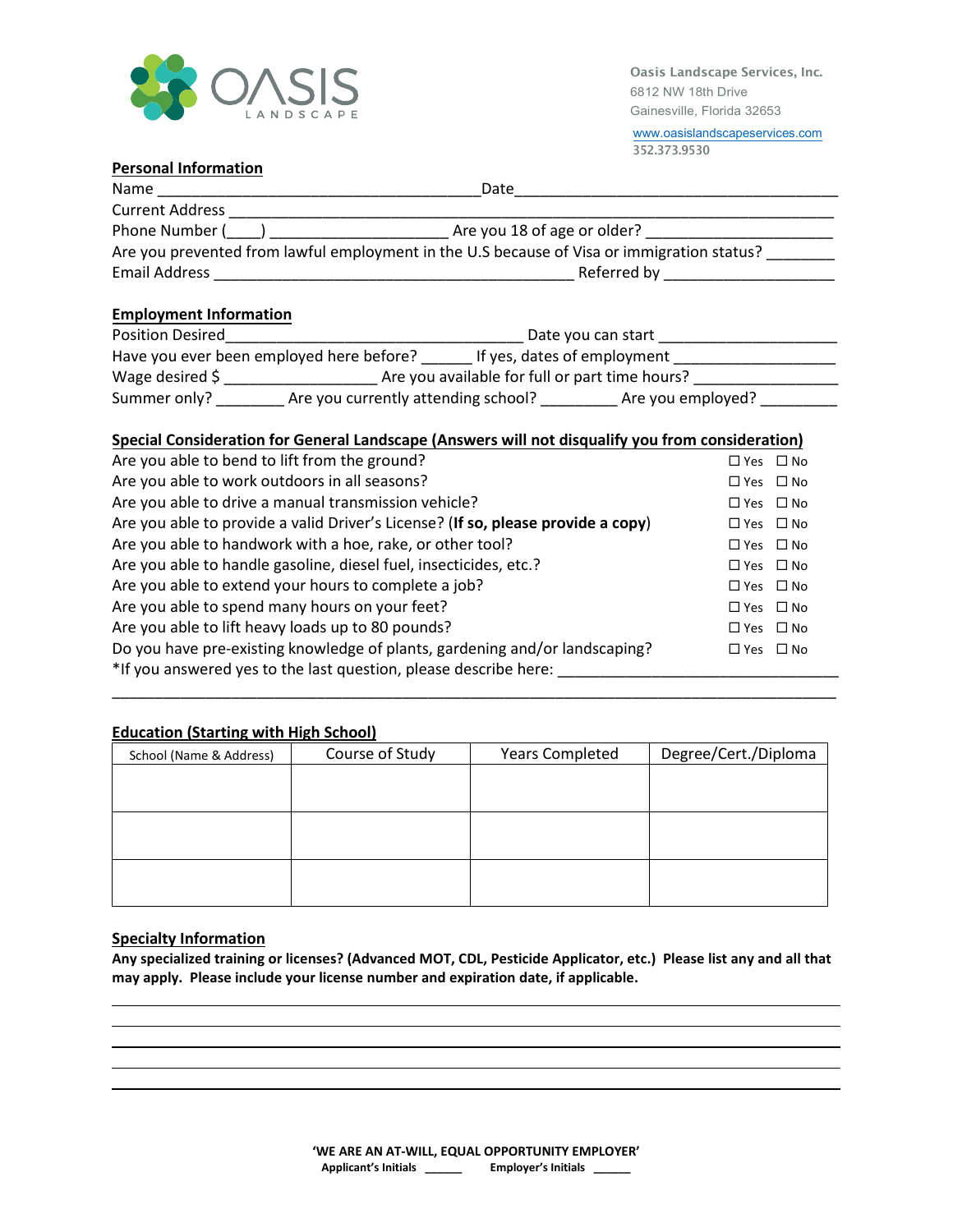

[www.oasislandscapeservices.com](http://www.oasislandscapeservices.com/) 352.373.9530

#### **Work Experience**

## **List additional work experience on separate piece of paper, if necessary.** *(Drivers will need to provide at least the previous three years of employment history. CDL drivers will need to provide ten years of employment with additional information listed on last page of this application.)*

| Name of Organization: |             | Position:             |                  |
|-----------------------|-------------|-----------------------|------------------|
| Phone Number:         | Supervisor: |                       | May we contact?  |
| Address:              |             |                       |                  |
| Dates employed:       |             | $\Box$ Full time      | $\Box$ Part time |
| Duties:               |             | <b>Starting Wage:</b> | Ending wage:     |
| Reason for leaving:   |             |                       |                  |

| Name of Organization: |             | Position:             |                  |
|-----------------------|-------------|-----------------------|------------------|
| <b>Phone Number:</b>  | Supervisor: |                       | May we contact?  |
| Address:              |             |                       |                  |
| Dates employed:       |             | $\square$ Full time   | $\Box$ Part time |
| Duties:               |             | <b>Starting Wage:</b> | Ending wage:     |
| Reason for leaving:   |             |                       |                  |

| Name of Organization: |             | Position:             |                  |
|-----------------------|-------------|-----------------------|------------------|
| <b>Phone Number:</b>  | Supervisor: |                       | May we contact?  |
| Address:              |             |                       |                  |
| Dates employed:       |             | $\Box$ Full time      | $\Box$ Part time |
| Duties:               |             | <b>Starting Wage:</b> | Ending wage:     |
| Reason for leaving:   |             |                       |                  |

## **Professional References** (Professional References only, *do not list family members or friends*)

| Name<br><u> 1980 - Jan Berlin, mars ann an t-Amhraid ann an t-Amhraid ann an t-Amhraid ann an t-Amhraid ann an t-Amhraid ann an t-Amhraid ann an t-Amhraid ann an t-Amhraid ann an t-Amhraid ann an t-Amhraid ann an t-Amhraid ann an t-</u> | Relationship                        | Years known          |  |
|----------------------------------------------------------------------------------------------------------------------------------------------------------------------------------------------------------------------------------------------|-------------------------------------|----------------------|--|
| Occupation                                                                                                                                                                                                                                   | Phone (<br>$\overline{\phantom{a}}$ | Best time to Contact |  |
| Name<br>the contract of the contract of the contract of the contract of the contract of the contract of the contract of                                                                                                                      | Relationship                        | Years known          |  |
| Occupation                                                                                                                                                                                                                                   | Phone ( )                           | Best time to Contact |  |
| Name                                                                                                                                                                                                                                         | Relationship                        | Years known          |  |
| Occupation                                                                                                                                                                                                                                   | Phone (                             | Best time to Contact |  |

### **Emergency Contact Information**

| In case of an emergency please notify |                     |
|---------------------------------------|---------------------|
| Phone (                               | Relationship to you |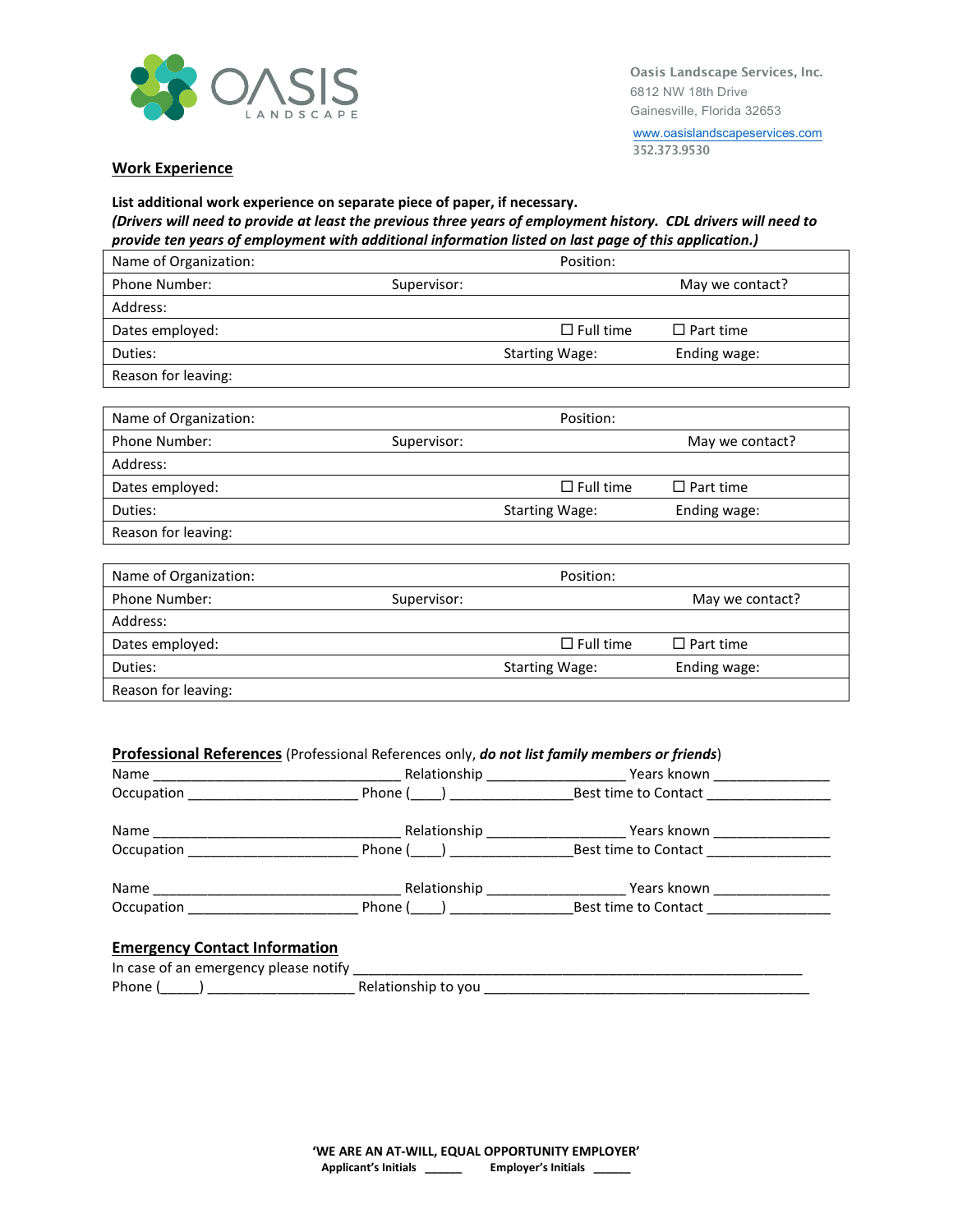

[www.oasislandscapeservices.com](http://www.oasislandscapeservices.com/) 352.373.9530

## **Applicant Statement**

\*I certify that all the information I have provided in order to apply for and secure work with Oasis Landscape Services, Inc. is true, complete and correct.

\*I expressly authorize, without reservation, Oasis Landscape Services, Inc., its representatives, employees or agents to contact and obtain information from all references, employers, public agencies, licensing authorities and educational institutions and to otherwise verify the accuracy of all information provided by me in this application, resume, or job interview.

\*I hereby waive any and all rights and claims I may have regarding Oasis Landscape Services, Inc., its agents, employees or representatives, for seeking, gathering and using such information in the employment process and all other persons, corporations or organizations for furnishing such information about me.

\*I understand that Oasis Landscape Services, Inc. does not unlawfully discriminate in employment and no question on this application is used for the purpose of limiting or excusing any applicant from consideration for employment on a basis prohibited by applicable local, state or federal law.

\*I understand that this application remains current for 90 days. At the conclusion of that time, if I have not heard from Oasis Landscape Services, Inc. and still wish to be considered for employment, it will be necessary to reapply and fill out a new application.

\*If I am hired, I understand that I am free to resign at any time, with or without cause and without prior notice, and Oasis Landscape Services, Inc. reserves the same rights to terminate my employment at any time, with or without cause and prior notice, except as may be required by law. This application does not constitute an agreement or contract for employment for any specific period or denied duration. I understand that no supervisor or representative of Oasis Landscape Services, Inc. is authorized to make any assurance to the contrary and that no implied, oral or written agreements contrary to the foregoing expressed language are valid unless they are in writing and signed by the employer's president.

\*I also understand that if I am hired, I will be required to provide proof of identity and legal authority to work in the United States and that federal immigration laws require me to complete an I-9 Form in this regard.

\*I understand that any information provided by me that is found to be false, incomplete or misrepresented in any respect will be sufficient cause (i) cancel further consideration of this application, or (ii) immediately discharge me from Oasis Landscape Services, Inc.'s service whenever it is discovered.

# **DO NOT SIGN UNTIL YOU HAVE READ THE ABOVE APPLICANT STATEMENT**

I, \_\_\_\_\_\_\_\_\_\_\_\_\_\_\_\_\_\_\_\_\_\_\_\_\_\_\_\_\_\_\_\_\_\_\_\_\_\_\_\_\_\_\_\_\_\_\_, certify that I have read, fully understand and accept all

terms of the foregoing Applicant Statement:

| Signature of Applicant |  |
|------------------------|--|
|------------------------|--|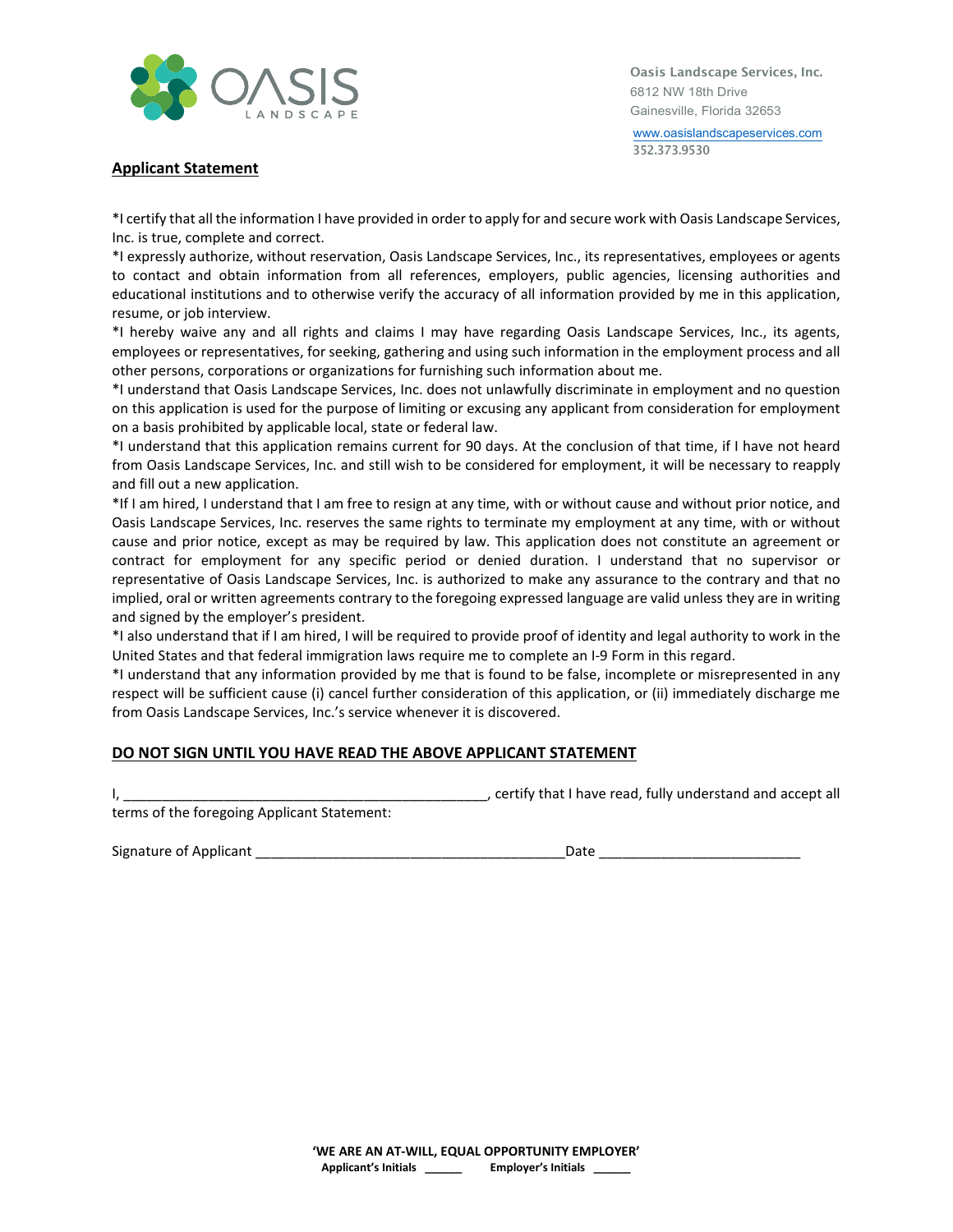

[www.oasislandscapeservices.com](http://www.oasislandscapeservices.com/) 352.373.9530

## **Medical Questionnaire**

#### **Do you now have or have you ever had any of the following?:**

| Yes    | No     |                                                                                                            |
|--------|--------|------------------------------------------------------------------------------------------------------------|
| □      | □      | Epilepsy (convulsions, seizures)                                                                           |
| $\Box$ | □      | Surgical or spontaneous fusion of a major weight-bearing joint (frozen joint)                              |
| $\Box$ | $\Box$ | Diabetes (medication? Yes __ No __)                                                                        |
| $\Box$ | $\Box$ | Hyperinsulinism                                                                                            |
| $\Box$ | $\Box$ | Meniscectomy (inflammation of cartilage of certain joints-e.g. knee)                                       |
| $\Box$ | $\Box$ | Muscular dystrophy                                                                                         |
| $\Box$ | $\Box$ | Cardiac (Heart) disease                                                                                    |
| $\Box$ | □      | Thrombophlebits                                                                                            |
| $\Box$ | $\Box$ | Amputation of foot, leg, arm or hand                                                                       |
| $\Box$ | $\Box$ | Herniated intervertebral disk                                                                              |
| $\Box$ | $\Box$ | Total loss of sight of one or both eyes or a partial loss of corrected vision or more than 75% bilaterally |
| $\Box$ | $\Box$ | Polio (poliomyelitis)                                                                                      |
| □      | □      | <b>Total deafness</b>                                                                                      |
| $\Box$ | $\Box$ | Cerebral palsy                                                                                             |
| □      | □      | One or more back or neck injuries or a disease process of the back or neck,                                |
|        |        | substantiated by a doctor's opinion and resulting in disability over a total of 120 more days.             |
| $\Box$ | □      | Multiple sclerosis                                                                                         |
| □      | □      | Obesity (30% overweight)                                                                                   |
| $\Box$ | $\Box$ | Parkinson's disease                                                                                        |
| □      | $\Box$ | Hemophilia                                                                                                 |
| $\Box$ | □      | Patellectomy (surgically removed Kneecap). Other                                                           |
| $\Box$ | $\Box$ | Ruptured cruciate ligament (Knee ligament)                                                                 |
| $\Box$ | $\Box$ | Chronic osteomyelitis (injection in bone)                                                                  |
|        |        |                                                                                                            |
| □      | □      | Have you previously received workers' compensation for an on-the-job injury?                               |
|        |        |                                                                                                            |
| □      | $\Box$ | Have you ever received a disability ration or had one assigned to you by an insurance company or           |
|        |        | state/Federal agency?                                                                                      |
| $\Box$ | $\Box$ | Have you ever injured or sprained your back? If yes, did you have surgery? List details.                   |
|        |        |                                                                                                            |
| □      | □      | Have you ever injured or sprained your neck? If yes, did you have surgery? List details.                   |
|        |        |                                                                                                            |
| □      | $\Box$ | Have you ever injured or sprained your knee? If yes, did you have surgery? List details.                   |
|        |        |                                                                                                            |
| □      | □      | Have you ever had any other type of surgery not mentioned above? If yes, List details.                     |
| □      | □      | Do you have arthritis? If yes, what parts of the body are affected?                                        |
|        |        |                                                                                                            |
| □      | □      | Are you allergic to bee stings, poison ivy or poison oak? If yes, please explain reaction.                 |
| □      | □      | *Do you have any other health concerns that you feel we should know about? If yes, please explain.         |
|        |        |                                                                                                            |
|        |        |                                                                                                            |

The information on this form shall not be used to discriminate against a qualified individual with a disability because of the existence of the disability in regard to the following: Job applications procedures; hiring, advancement or discharge of the employee; employee compensation; job training; and other terms, conditions and privileges of employment.

\_\_\_\_\_\_\_\_\_\_\_\_\_\_\_\_\_\_\_\_\_\_\_\_\_\_\_\_\_\_\_\_\_\_\_\_\_\_\_\_\_\_\_\_\_\_\_\_\_\_\_\_\_\_\_\_\_\_\_\_\_\_\_\_\_\_\_\_\_\_\_\_\_\_\_\_\_\_\_\_\_\_\_\_\_\_\_\_\_\_\_\_\_\_\_\_\_\_\_\_\_\_\_\_

Under penalty of perjury, I declare that I have read the foregoing and that the facts alleged are true to the best of my knowledge and belief.

**Employee's Signature \_\_\_\_\_\_\_\_\_\_\_\_\_\_\_\_\_\_\_\_\_\_\_\_\_\_\_\_\_\_\_\_\_\_\_ Date \_\_\_\_\_\_\_\_\_\_\_\_\_\_\_\_\_\_\_\_\_\_\_\_**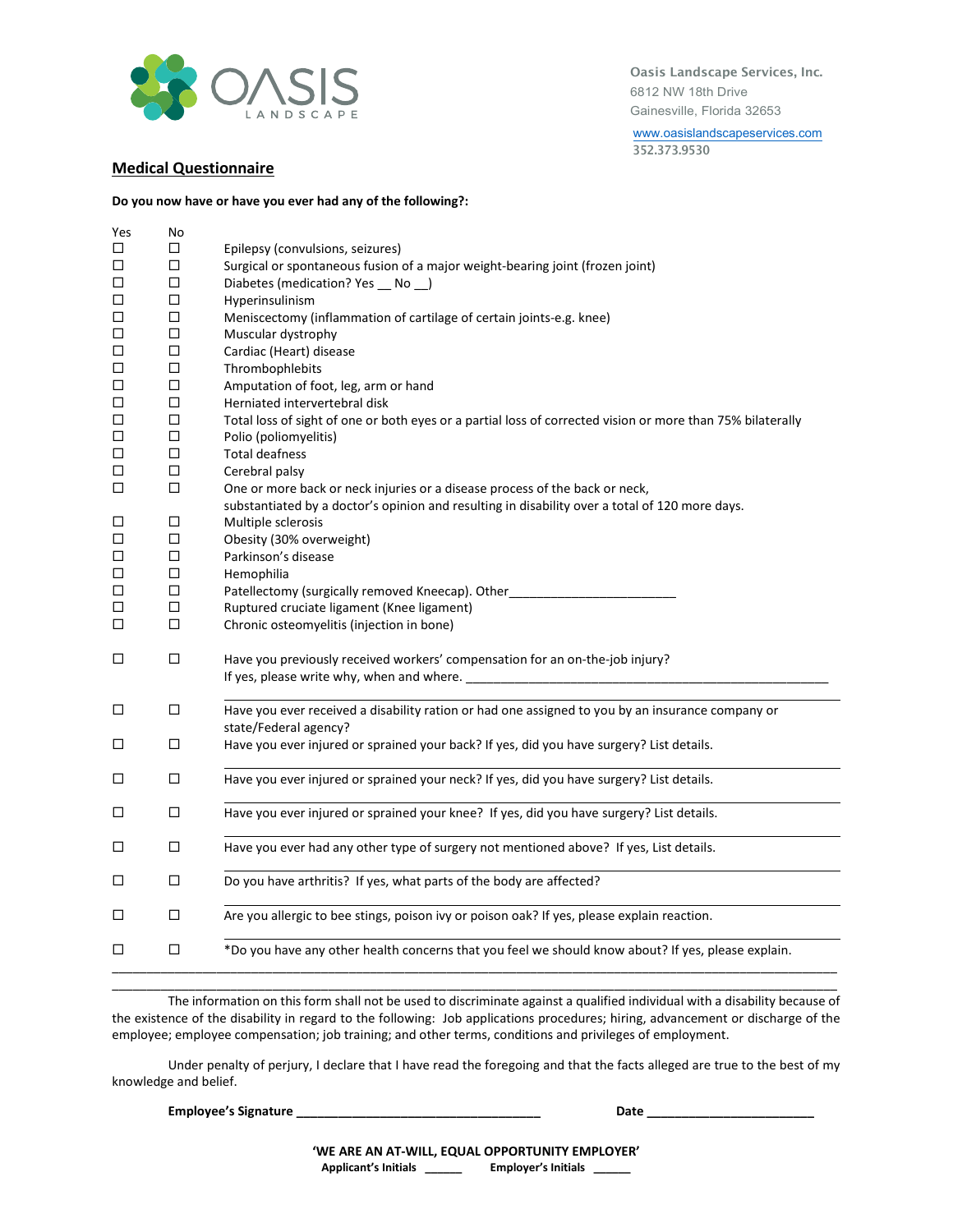

[www.oasislandscapeservices.com](http://www.oasislandscapeservices.com/) 352.373.9530

## **Criminal History**

Please note that a "Yes" answer to any of the following questions will not necessarily disqualify you from employment. Factors such as the age and time of the offense, seriousness and nature of the violation, and rehabilitation will be considered when making any employment decisions.

Have you ever been CONVICTED of, plead NOLO CONTENDERE or no contest, or had ADJUDICATION OF GUILT WITHHELD for a crime, excluding minor traffic violations? **Do not include convictions that were sealed or expunged pursuant to a court order.**

| Yes                        | No        | Please explain any "Yes" answer. Use additional paper if necessary                                                      |
|----------------------------|-----------|-------------------------------------------------------------------------------------------------------------------------|
|                            |           |                                                                                                                         |
| fraud, embezzlement, etc.) |           | Have you ever been a defendant in a civil court action for an intentional tort? (i.e., a civil wrong; assault, battery, |
| Yes                        | <b>No</b> | Please explain any "Yes" answer. Use additional paper if necessary                                                      |
|                            |           |                                                                                                                         |
|                            |           | Are you currently awaiting trial for any criminal offense?                                                              |
| Yes                        | <b>No</b> | Please explain any "Yes" answer. Use additional paper if necessary                                                      |
|                            |           |                                                                                                                         |
|                            |           | Have you ever initiated an act of violence in the workplace?                                                            |
| Yes                        | No.       | Please explain any "Yes" answer. Use additional paper if necessary                                                      |
|                            |           |                                                                                                                         |
|                            |           |                                                                                                                         |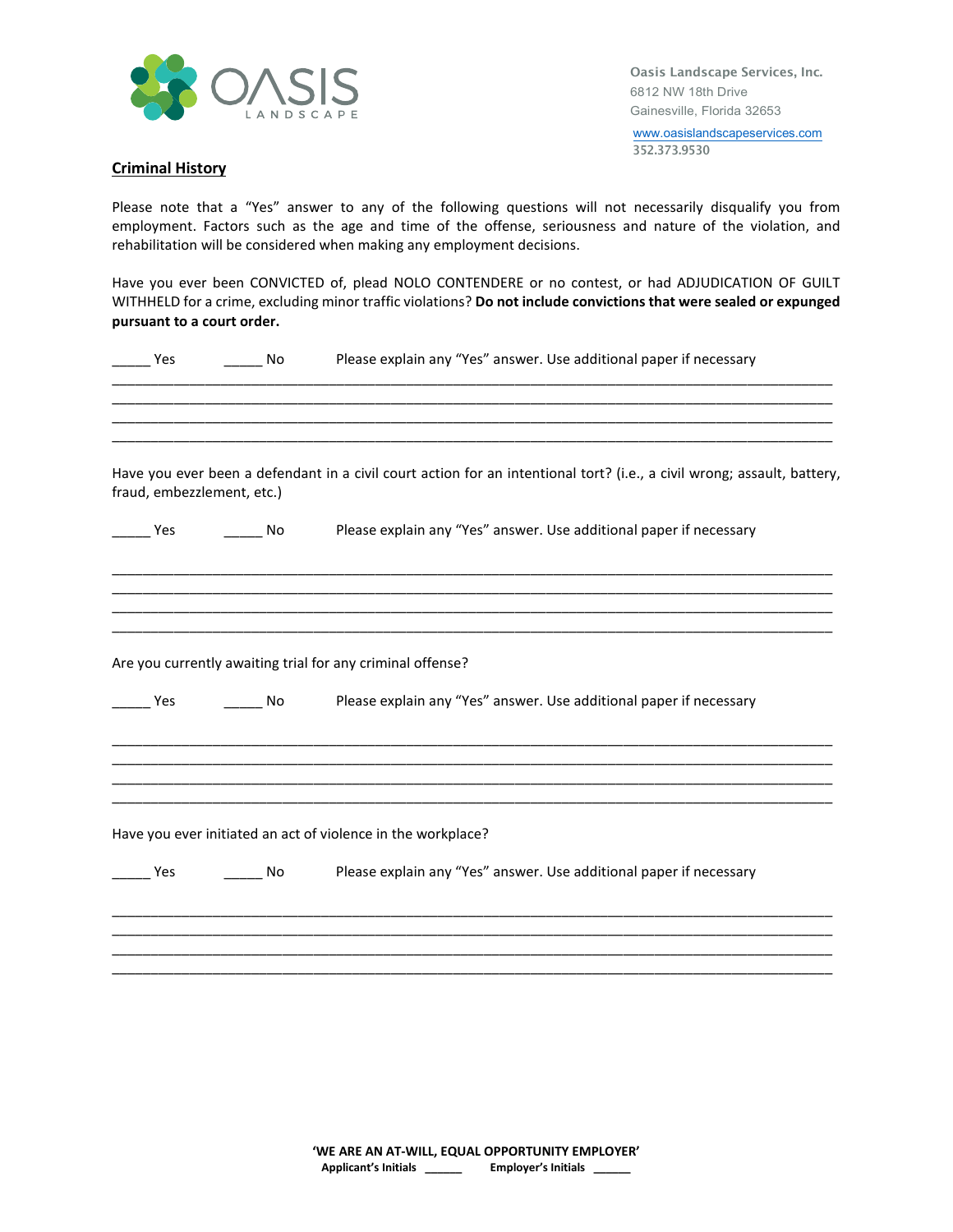

[www.oasislandscapeservices.com](http://www.oasislandscapeservices.com/) 352.373.9530

**Consent to Obtain Current Driver License Status and Driver History and Agreement to Provide Other Necessary Information**

## *The next two pages only apply to applicants that have a valid license and are willing to drive a commercial vehicle for Oasis Landscape Services, Inc.*

Our commercial fleet is regulated by the USDOT. In order to maintain compliance with that authority, our commercial drivers must adhere to certain standards and Oasis Landscape Services, Inc. must maintain driver records in accord with those standards. As a potential driver for Oasis Landscape Services, Inc., you must consent to authorize us to obtain the following information and/or agree to provide information as follows:

- 1. Annual driver's license check and driving history report;
- 2. a request to previous employers to obtain driving history for last three years (ten years for CDL drivers);
- 3. successfully passing a road test or an equivalent to a road test;
- 4. an annual DOT physical (DOT Medical card), if applicable

This information will be used to determine eligibility to drive vehicles for Oasis Landscape Services, Inc. required for the position.

**By signing below, I hereby give my consent to obtain the information listed above and I agree to provide take a road test or its equivalent as well as a current DOT medical card, as applicable. I understand that if my driver's license status, driving history, ability to pass a company-conducted road test and/or physical health does not meet current company standards for driving a commercial vehicle, my position may be terminated.**

**I also confirm that I understand the insurance I provide (if applicable to my position) on my personal vehicle is primary in the event of an "at fault" or "not at fault" accident (if accident was while driving personal vehicle on company time). I further confirm that I understand that any physical damage coverage (collision, fire, theft, vandalism, etc.) to my vehicle is not provided by my employer and is my responsibility to pay for any such damages to vehicle.**

**\*Please provide a copy of your current driver's license with this application.**